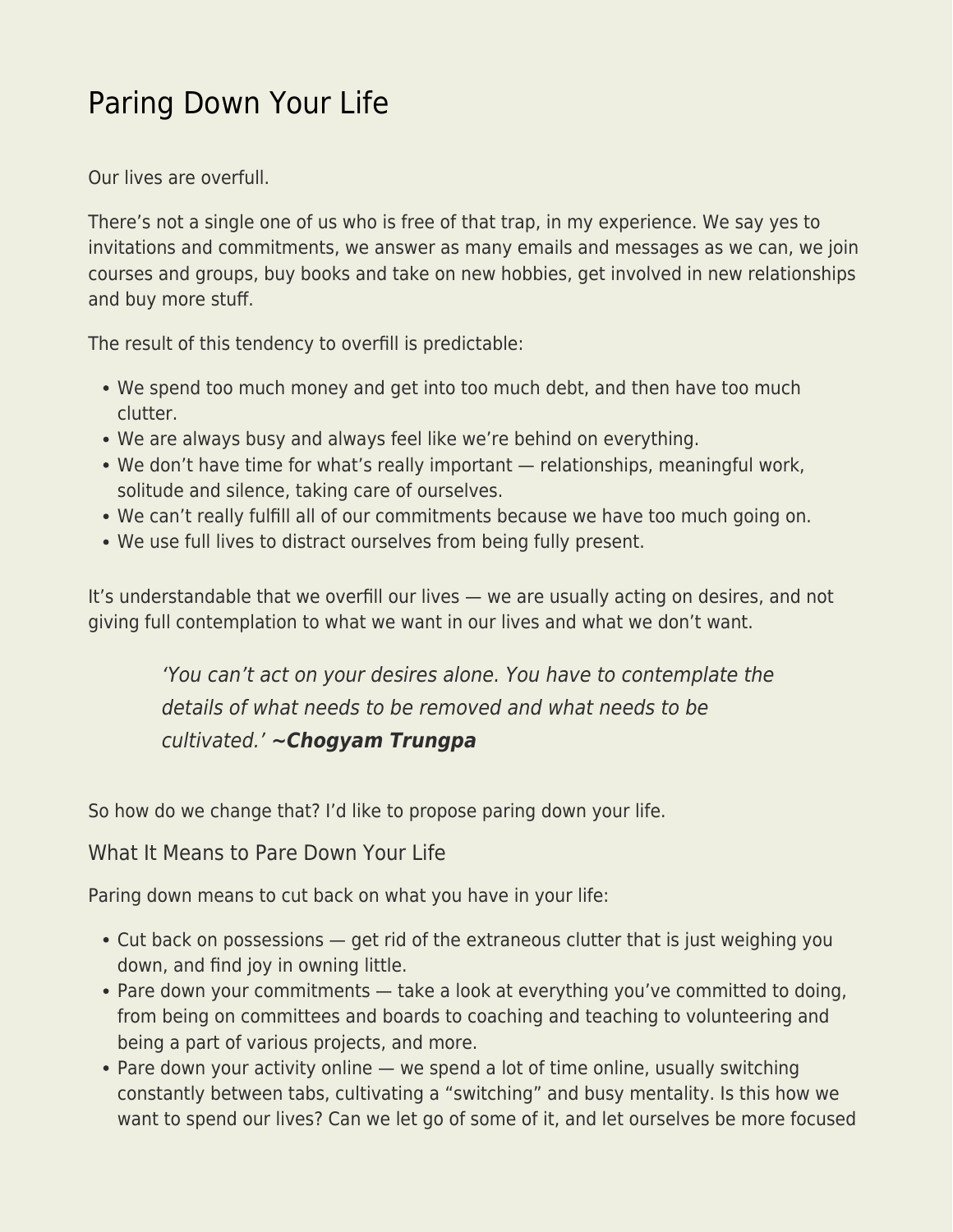on fewer online activities?

- Pare down how much you do in a day we pack our days with lots of things, but what would it be like to do less?
- Pare down hobbies, travel and other aspirational activities we are filled with random desires to live a life of travel, activity, beauty, interestingness. But fulfilling these desires doesn't often lead to a meaningful life, and instead leads to an overfull life. It's not that we should never do any of these things (I travel and have hobbies), but that we should contemplate what matters most, and pare down to that.

At its core, paring down is about contemplating what you want to cultivate in your life, and what you'd like to remove.

How to Pare Down

So how do we go about doing this? Isn't decluttering our lives just another thing to add to an overfull list?

Start with a nearly bare canvas.

Imagine for a moment that your life had only a few essentials:

- A room with a mattress, a few changes of clothes, a sweater or jacket, a few books, a computer and a phone. A backpack for carrying things. Maybe a couch and computer desk if needed.
- A bathroom with toilet paper and a shower with soap. Three or four toiletries.
- Simple food of beans, rice, vegetables, fruit, nuts. A few dishes. Maybe a refrigerator, stove and dining table.
- No workout equipment, just walking, hiking, bodyweight strength training. No hobby equipment. Maybe a bike if you need to commute, but walk most places.

These are the bare essentials for most people — there are a few other things you'd need, depending on your circumstances, but let's not get caught up in details.

Now imagine that you could only choose a few things to do each day. For me, that might be:

- 1. Meaningful work (mostly writing, with some admin tasks needed).
- 2. Spending time with my family and other meaningful relationships.
- 3. Reading.
- 4. Meditating.
- 5. Exercise.
- 6. Eating simple foods.